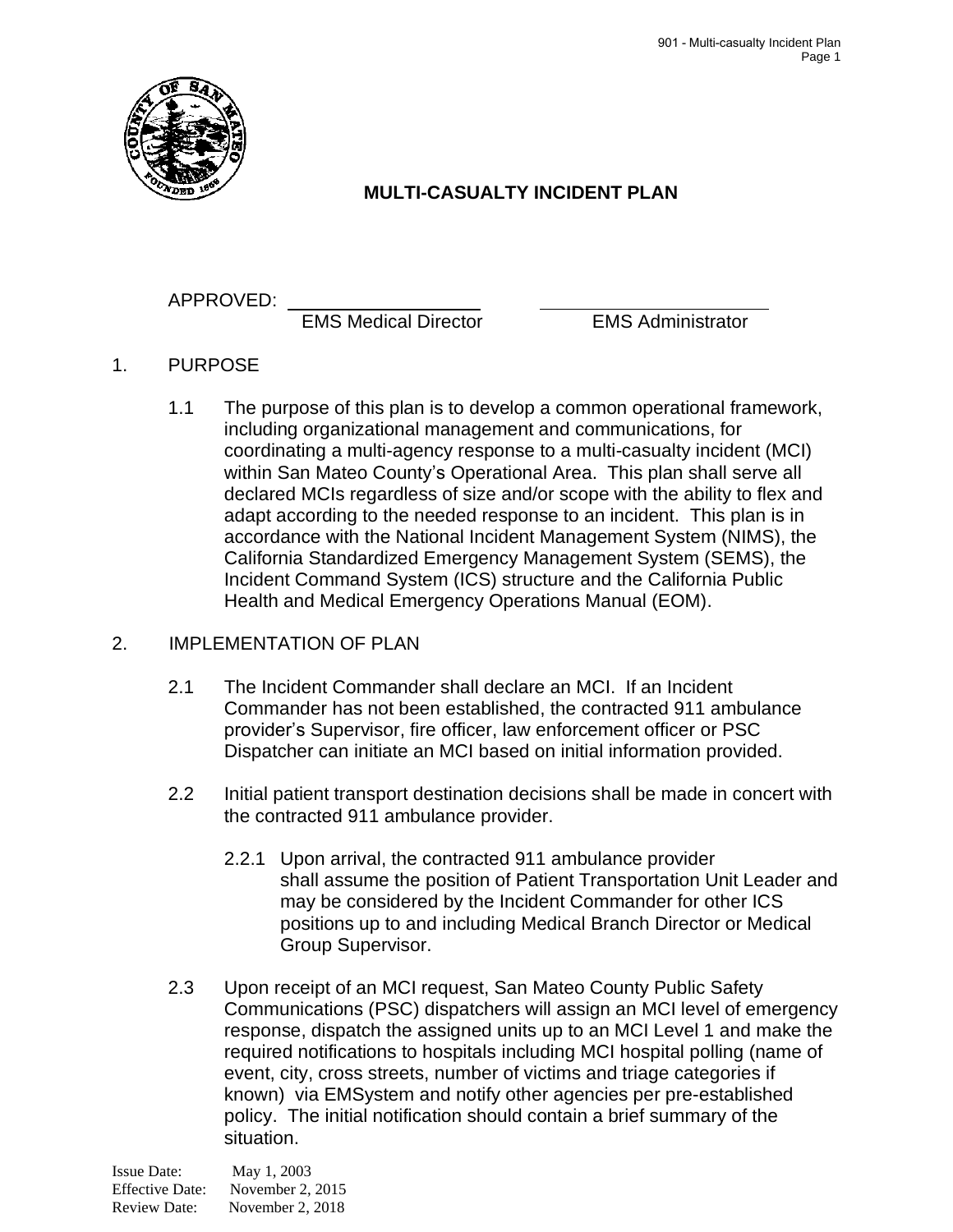- 2.4 Upon activation of a MCI Level 2, PSC will page EMS On-Call and the MHOAC with the same information provided to hospitals during an MCI Level 1 activation as well as an on-scene point of contact.
- 2.5 First on scene The first unit to arrive at the scene will provide a size-up of the incident to PSC, which should include the following:
	- 2.5.1 Type of incident
	- 2.5.2 Location of incident including city/unincorporated area, cross streets or Highway and best ingress and egress route(s).
	- 2.5.3 Approximate number of patients and MCI level being declared.
	- 2.5.4 Location of command post, incident name, Incident Commander and Medical Branch Director or Medical Group Supervisor and staging locations – both Fire and EMS if separate – for incoming units.

#### 3. COMMUNICATIONS

- 3.1 MCIs are assigned a Command and Tactical Talk Group.
	- 3.1.1 Resources will utilize the assigned Talk Groups based on their defined functions and specifications.
	- 3.1.2 The Medical Branch Director or Medical Group Supervisor will communicate relevant EMS information and requests to the appropriate ICS position (e.g., Communications, Operations, IC, etc.) via the assigned Fire Command Channel.
- 3.2 The Patient Transportation Unit Leader, Medical Communications Coordinator, or designee will contact receiving hospitals with patient count and information [e.g., patient(s), acuity level (e.g., red, yellow, green, black), Triage Tag Number(s), Medic Number, and ETA] via the hospital's assigned Talk Group upon departure from the scene as appropriate.
- 3.3 The Medical Branch Director or Medical Group Supervisor or designee shall request PSC secure the medical EMS incident on EMSystem after the Medical Branch/Medical Group has demobilized.
	- 3.3.1 PSC will perform an all hospital ring down advising hospitals the medical EMS incident has been secured when the EMSystem incident has been closed.

#### 4. RESOURCE REQUESTS

4.1 As MCI levels change, the Medical Branch Director or Medical Group Supervisor will notify the Incident Commander of each level

| Issue Date:            | May 1, 2003      |
|------------------------|------------------|
| <b>Effective Date:</b> | November 2, 2015 |
| <b>Review Date:</b>    | November 2, 2018 |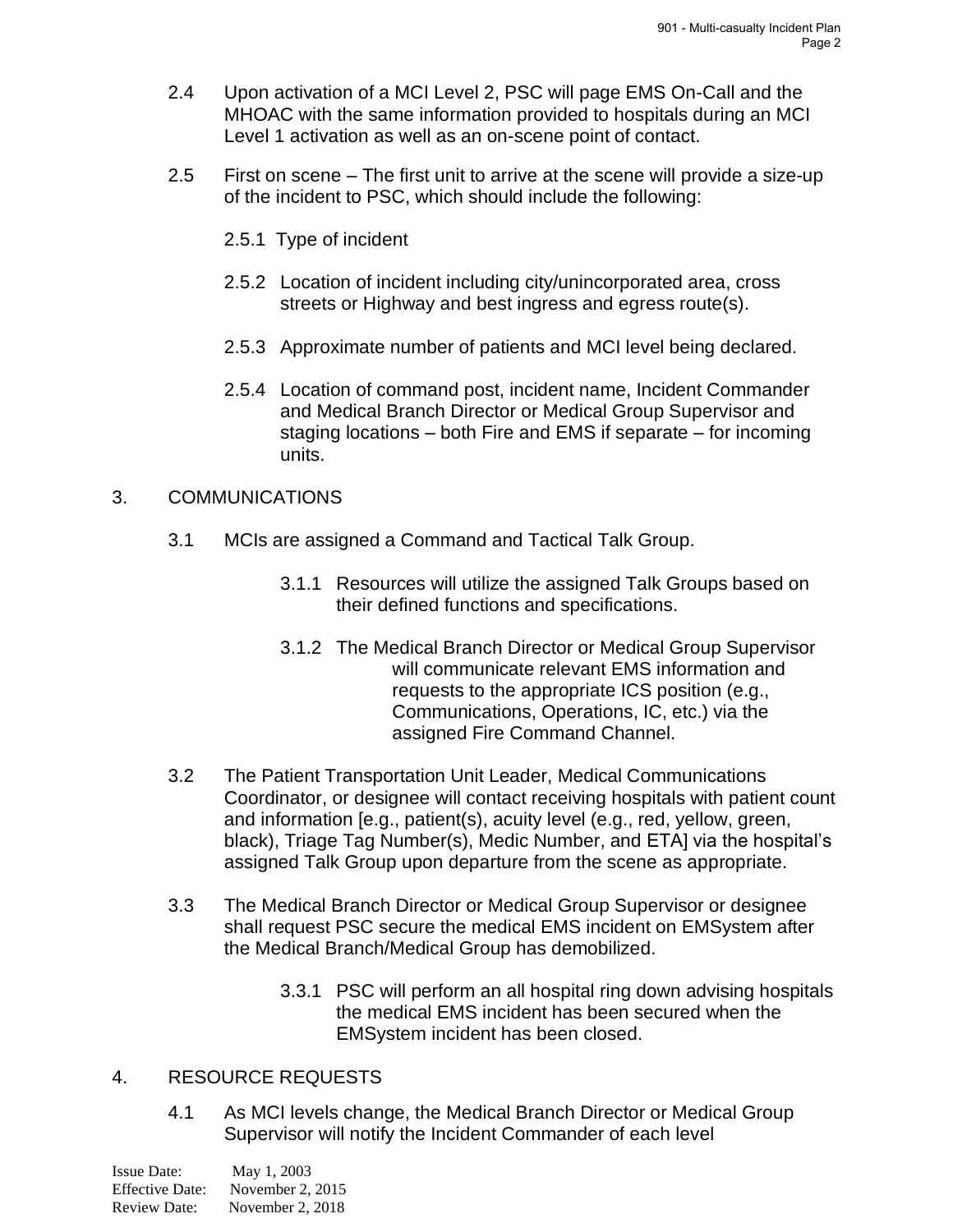increase/decrease.

- 4.2 BLS ambulances may be needed to transport ALS level patients during an MCI. Whenever possible, a firefighter/paramedic with ALS equipment should provide patient care during transport.
- 4.3 All resource requests must go through the Incident Commander in coordination with the Medical Branch Director or Medical Group Supervisor and the Patient Transportation Unit Leader at the Incident Command Post.
- 4.4 In-county resource requests must be approved by the Incident Commander in coordination with the Medical Branch Director or Medical Group Supervisor and the Patient Transportation Unit Leader.
	- 4.4.1 Upon activation of a Level 2 MCI, PSC shall poll SacComm and other pre-identified/pre-approved ambulance resources via EMSystem.
	- 4.4.2 With Incident Commander approval, the Medical Branch Director or Medical Group Supervisor may request from PSC the San Mateo County Special Operations Unit (SOU), Disaster Medical Supply Unit (DMSU), ATVs, STAR cars and/or MCI trailer(s).
- 4.5 Per the State Public Health and Medical Emergency Operations Manual (EOM), out-of-county resource requests shall be considered as long as the following are true:
	- 4.5.1 The resource need is imminent and significant.
	- 4.5.2 The supply of the requested resource has been exhausted, or exhaustion is imminent.
	- 4.5.3 Other acceptable alternatives (e.g., corporate supply chain, approved surge providers) have been exhausted, or exhaustion is imminent.
- 4.6 Out-of-county resource requests to PSC must be approved by the Incident Commander in coordination with the Medical Branch Director or Medical Group Supervisor and Patient Transportation Unit Leader. PSC must notify EMS On-Call and MHOAC immediately after placing a resource request with another County. The notification must include the resource(s) requested and the County receiving the request.
	- 4.6.1 With Incident Commander approval and EMS On Call/MHOAC notification, the Medical Branch Director or Medical Group Supervisor or the contracted 911 ambulance provider's Supervisor may request PSC to poll initial attack single resources from neighboring counties.

Issue Date: May 1, 2003 Effective Date: November 2, 2015 Review Date: November 2, 2018 4.6.1.1 Ambulance Strike Teams, along with Disaster Medical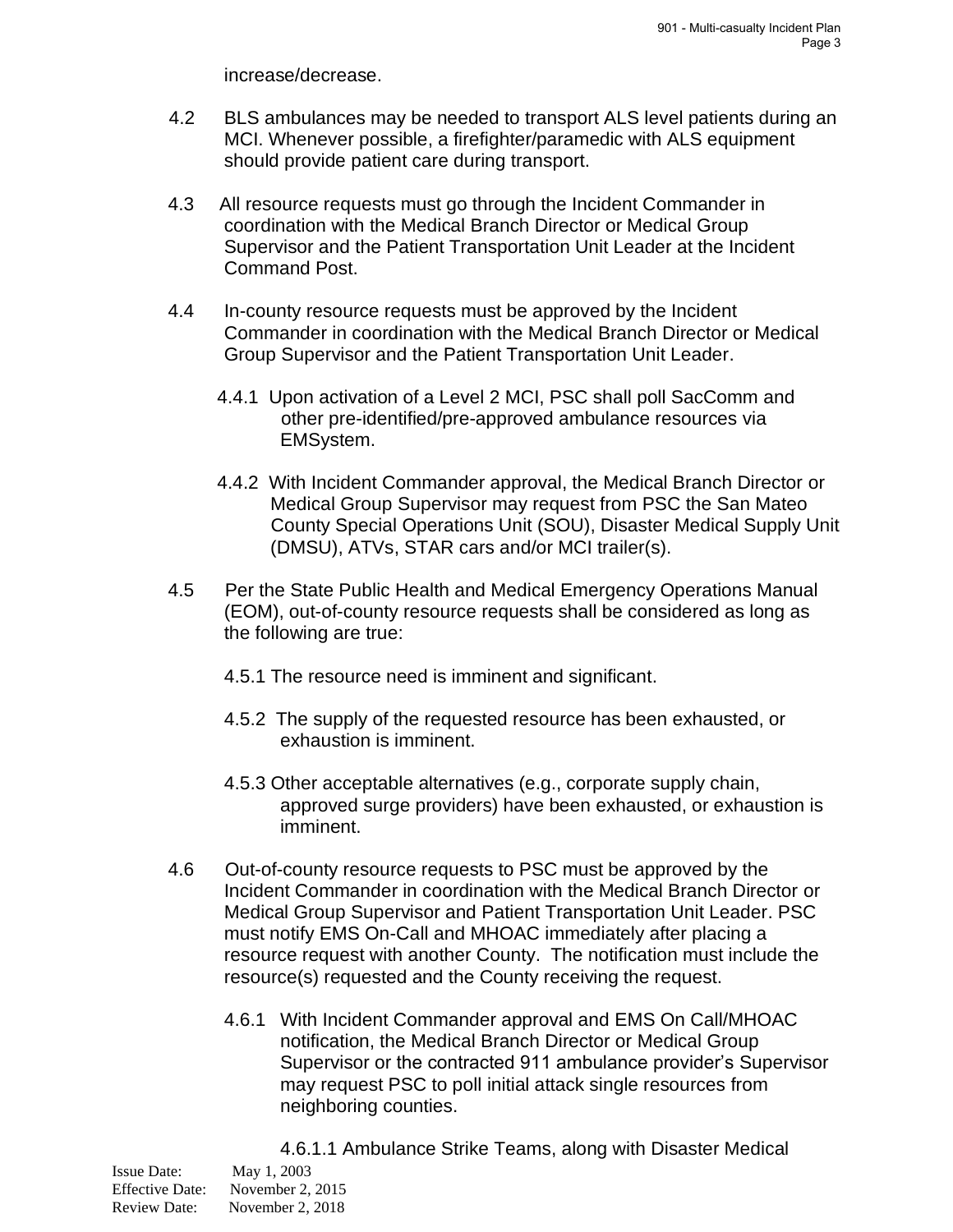Supply Units, should be considered for immediate need and planned need requests – not initial attack.

- 4.6.2 Out-of-county medical mutual aid can be requested through the following counties:
- North Zone
	- 1. San Francisco
	- 2. Alameda
- Central Zone
	- 1. Alameda County
	- 2. San Francisco
	- 3. Santa Clara County
- South Zone
	- 1. Santa Clara County
	- 2. Alameda County
- Coast Zone
	- 1. Santa Cruz County
	- 2. San Francisco
- 4.7 In addition to the use of Stanford Life Flight and Calstar for air medical transport, consider the use of other air medical transport providers including REACH, Mercy Air or PHI Air Medical; or air search and rescue providers including CHP, Coast Guard or East Bay Regional Parks. These providers should only be utilized for medical mutual aid when Stanford Life Flight and Calstar are not available.
- 5. DOCUMENTATION
	- 5.1 During an MCI, triage tags shall be used on each patient. At a minimum, patient information documented on each tag should include:
		- Triage Tag number
		- Destination
		- 5.1.1 Upon treatment area activation, the following additional information shall be documented on the triage tag:
		- Chief Complaint/Injury(s)
		- Field Treatment
		- Vital Signs (if possible)
		- Patient Name (if possible)
	- 5.2 In addition to triage tags, patients that are transported by ambulance must have a patient care report (PCR) completed by the transporting crew at all times and by Fire when patient care is provided.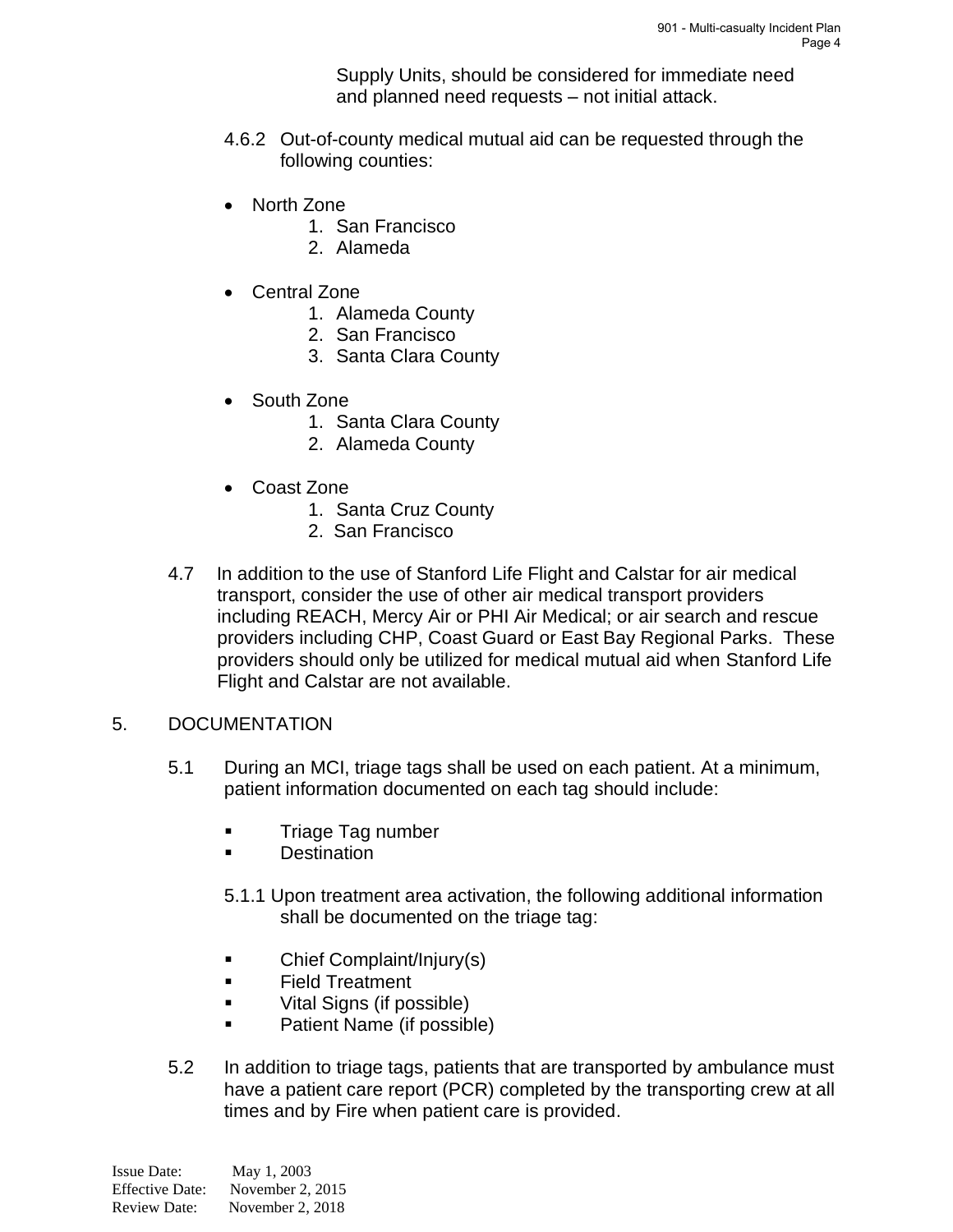- 5.2.1 Request for minimum patient documentation on a PCR listed above and/or the use of a hardcopy (paper) PCR during an MCI must be approved by the EMS On-Call or MHOAC. An electronic PCR shall be completed on all patients after the event closure if paper PCR's were used.
- 5.3 Upon conclusion of the event, the contracted 911 ambulance provider's Supervisor shall request and receive from the EMS Agency the hospital polling results from EMSystem within three (3) business days.
- 5.4 Within seven (7) business days, the contracted 911 ambulance provider's Supervisor will complete the MCI Review Form and submit to EMS. For larger MCIs, the contracted 911 ambulance provider's Supervisor may request more time or a waiver from EMS where EMS may choose to conduct a formal After Action Report.
- 5.5 Incident reviews may be requested by the field to the EMS Agency for any MCIs.

#### 6. PATIENT DISTRIBUTION

- 6.1 The Patient Transportation Unit Leader will select patient destinations to the appropriate facility based on standard protocols and real time EMSystem MCI hospital polling. For larger MCIs, the Patient Transportation Unit Leader shall consult with EMS On-Call and/or the MHOAC for patient destinations including those that may extend beyond the Operational Area.
	- 6.1.1 In the event that prospective hospital destinations have not responded in a timely manner on EMSystem, or there is a significant amount of patients needing transport, San Mateo County receiving hospitals have committed in advance to receiving up to 2 delayed (yellow) patients and 4 minor (green) patients.
	- 6.1.2 All regional trauma centers have agreed to accept up to four patients meeting major trauma criteria initially and will reassess their capability periodically.
- 6.2 Patient count and destination information shall be shared with the EMS On-Call and/or MHOAC initially and agreed-upon regular updates.

#### 7. FIELD TREATMENT SITE

- 7.1 In the event of an extended MCI where on-scene patient triage and treatment may extend any length of time, the Medical Branch Director or Medical Group Supervisor and contracted 911 ambulance provider's Supervisor should consider the establishment of a temporary field treatment site with Incident Commander approval.
	- 7.1.1 Should a temporary field treatment site be necessary, requests for basic needs supplies (e.g., water, food, sanitation, blankets,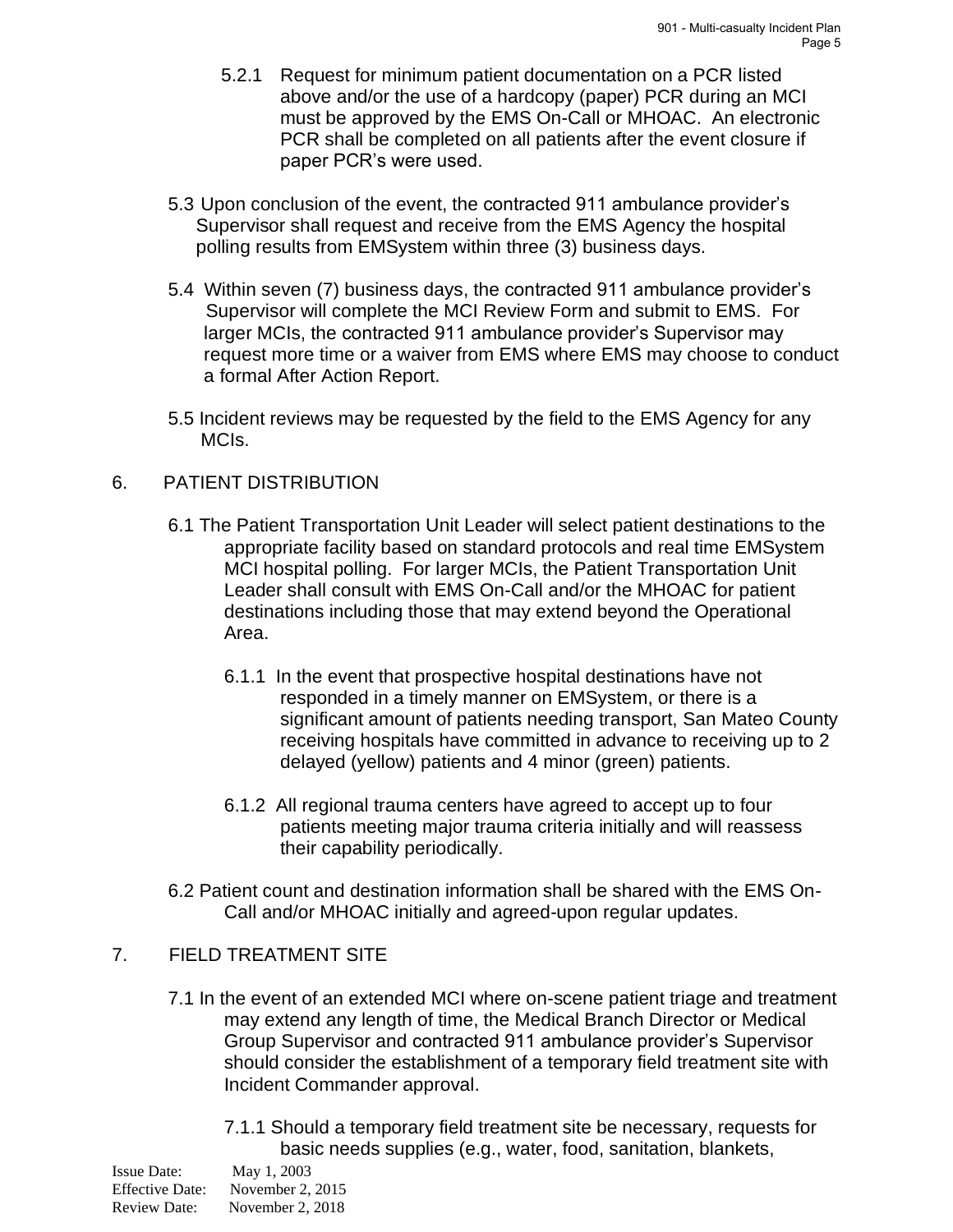clothing, etc.) and on-site amenities (e.g., portable toilets, tents, cots, etc.) should be made via the Incident Commander.

7.1.1.1 Assistance can be requested of impacted City EOC(s), County EOC and/or EMS On-Call/MHOAC

#### 8. SAN FRANCISCO INTERNATIONAL AIRPORT (SFO) AIRPORT EMERGENCY PLAN (AEP)

- 8.1 The San Francisco International Airport (SFO) is owned and operated by the City and County of San Francisco (CCSF) and physically located within the County of San Mateo. CCSF is responsible for developing and exercising the Airport Emergency Plan. While the San Francisco Police Department and San Francisco Fire Department are respectively responsible for local law enforcement and fire suppression/medical at the airport, the transport and Advanced Life Support (ALS) care of patients fall under the auspices of the San Mateo County EMS Agency medical direction and is included in its Exclusive Operating Area (EOA).
	- 8.1.1 Per the SFO AEP, the San Mateo County MCI Plan is activated at an Alert 3 level with an on-airport crash. For Alert 3 on-airport crashes, the San Mateo County EMS System is responsible for all EMS transports and can choose to work in Unified Command with the San Francisco Fire Department Airport Division. (For a list of San Francisco resources that would respond to an Alert 3 onairport crash, please see the San Francisco International Airport Airport Emergency Plan table on page 8)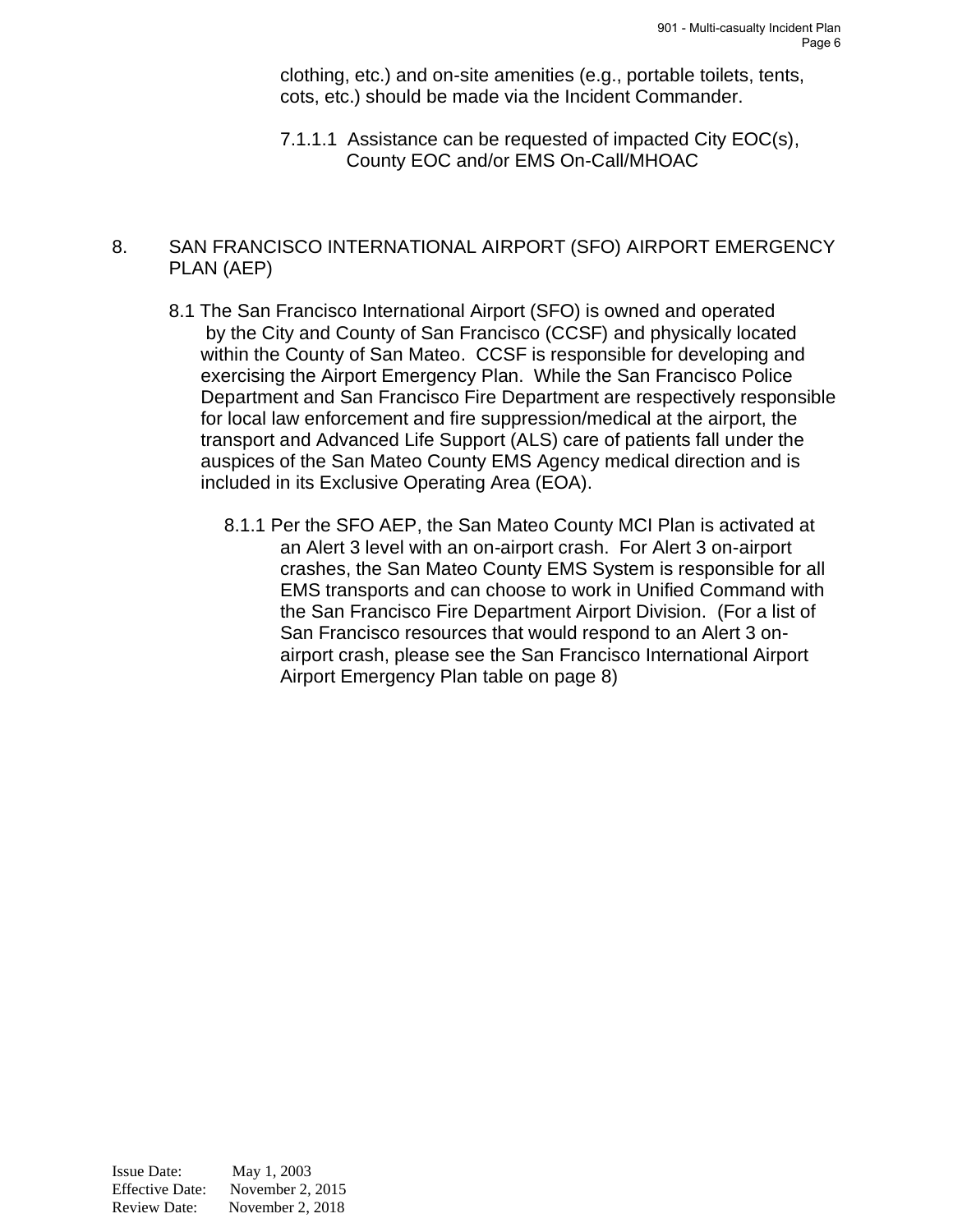| EMS RESPUNSE PLAN TU MUIS                                                            |                                                                                                         |                                                   |                                                                                                                                                                                                                                                                                                                                                                                                                                                          |  |
|--------------------------------------------------------------------------------------|---------------------------------------------------------------------------------------------------------|---------------------------------------------------|----------------------------------------------------------------------------------------------------------------------------------------------------------------------------------------------------------------------------------------------------------------------------------------------------------------------------------------------------------------------------------------------------------------------------------------------------------|--|
| <b>Alarm</b>                                                                         | <b>Ambulance</b>                                                                                        | <b>Supervisor</b>                                 | <b>Cover-In/Notification</b>                                                                                                                                                                                                                                                                                                                                                                                                                             |  |
| <b>Initial</b>                                                                       | <b>ALS Ambulance</b>                                                                                    |                                                   |                                                                                                                                                                                                                                                                                                                                                                                                                                                          |  |
| <b>Response</b>                                                                      |                                                                                                         |                                                   |                                                                                                                                                                                                                                                                                                                                                                                                                                                          |  |
| Level 1 MCI *<br>**                                                                  | <b>ALS Ambulance</b><br><b>ALS Ambulance</b><br>Contracted 911<br>Ambulance<br>Provider's<br>Supervisor | Contracted 911 Ambulance<br>Provider's Supervisor | <b>Notify JPA Supervisors</b><br>Poll Hospitals via EMSystem<br>Consider notification of<br><b>CISM</b><br>Team through the IC                                                                                                                                                                                                                                                                                                                           |  |
| <b>Level 2 MCI</b>                                                                   | <b>ALS Ambulance</b><br><b>ALS Ambulance</b>                                                            |                                                   | Notify EMS On-Call and<br><b>MHOAC</b><br><b>Notify Contracted 911</b><br>Ambulance Provider's<br>Management<br>Consider use of SOF<br>Rescues, STAR cars or<br>ATVs for transport<br>purposes<br>Poll Contracted 911<br>Ambulance Provider's non-<br>911 system ambulance<br>resources from<br>surrounding counties via<br>SacComm<br>Poll other pre-identified/pre-<br>approved in-county and<br>out-of-county BLS<br>providers.<br>Notify OES On-Call |  |
| Level 3 MCI***                                                                       | <b>BLS Ambulance</b><br><b>BLS Ambulance</b>                                                            |                                                   | Dispatch IDT<br>Call Back MSU 137                                                                                                                                                                                                                                                                                                                                                                                                                        |  |
| <b>Level 4 MCI</b>                                                                   | <b>BLS Ambulance</b><br><b>BLS Ambulance</b>                                                            |                                                   | Consider establishing<br><b>Medical Communications</b><br>Coordinator                                                                                                                                                                                                                                                                                                                                                                                    |  |
| <b>Level 5 MCI</b>                                                                   | <b>BLS Ambulance</b><br><b>BLS Ambulance</b>                                                            |                                                   |                                                                                                                                                                                                                                                                                                                                                                                                                                                          |  |
| <b>Level 6 MCI</b><br><b>OR GREATER</b><br>(add 2 BLS for<br>each level<br>increase) | <b>BLS Ambulance</b><br><b>BLS Ambulance</b>                                                            |                                                   |                                                                                                                                                                                                                                                                                                                                                                                                                                                          |  |

#### *EMS RESPONSE PLAN TO MCIs*

**NOTE: Consider Medical Mutual Aid for all levels.**

**\* Consider utilization of air ambulance resources at any time based on need \*\* Consider utilization of SamTrans buses at any time based on need \*\*\* Incident Command may utilize ALS resources at any time based on need**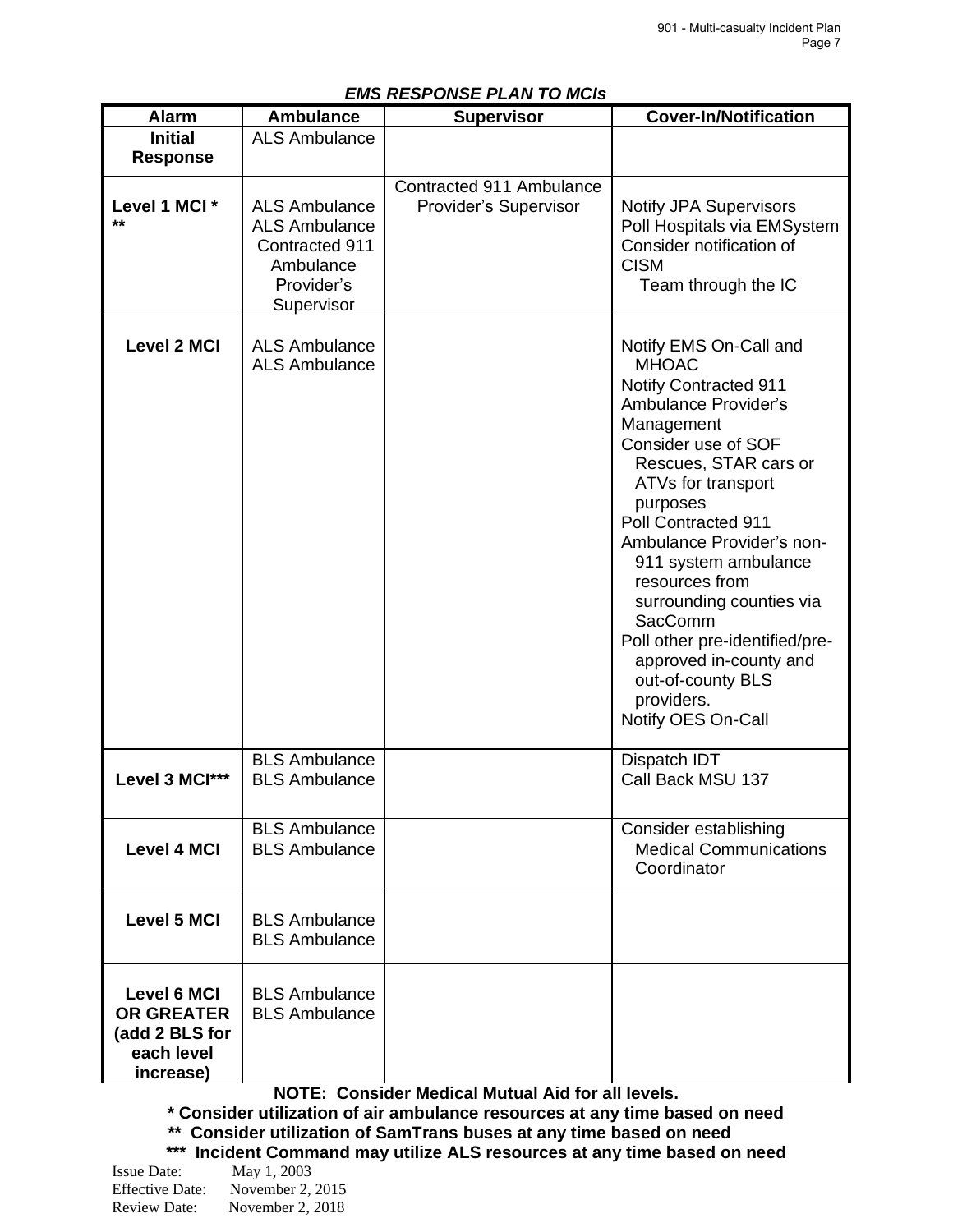#### *San Francisco International Airport (SFO) Airport Emergency Plan (AEP) San Francisco Resources to Alert 3 On-Airport Crash*

| <b>Code 101</b>            | <b>Staffing (per unit)</b>                                                   |
|----------------------------|------------------------------------------------------------------------------|
| <b>Engine Company (5)</b>  |                                                                              |
|                            | 1 officer/3 fire fighters (1 minimum is an<br>EMT)                           |
| <b>Truck Company (3)</b>   | 1 officer/4 fire fighters (1 minimum is an<br>EMT)                           |
| <b>Battalion Chief (2)</b> | 2 chiefs                                                                     |
| <b>Division Chief (2)</b>  | 1 chief/1 incident support specialist                                        |
| Heavy Rescue Squad (1)     | 1 officer/ 3 fire fighters (all are EMTs)                                    |
| <b>Rescue Captain (1)</b>  | 1 paramedic/EMS Captain                                                      |
| Ambulance (1)              | 1 paramedic and 1 EMT                                                        |
| Fire Boat (1)              | 1 officer/3 fire fighters/1 boat operator (1<br>paramedic and 1 minimum EMT) |
| Hose Tender (1)            | 1 fire fighter                                                               |

| Code 101 (Second Alarm)                               | <b>Staffing (per unit)</b>                         |
|-------------------------------------------------------|----------------------------------------------------|
| <b>Engine Company (4)</b>                             | 1 officer/3 fire fighters (1 minimum as an<br>EM1  |
| <b>Truck Company (1)</b>                              | 1 officer/4 fire fighters (1 minimum as an<br>EMT) |
| <b>Battalion Chief (2)</b>                            | 2 chiefs                                           |
| <b>Rescue Captain (1)</b>                             | 1 paramedic/EMS captain                            |
| Ambulance (1)                                         | 1 paramedic/1 EMT                                  |
| <b>Rescue Boat (1)</b>                                | 1 officer/1 paramedic/1 EMT                        |
| Hazmat Unit (1)                                       | 1 officer/3 fire fighters (1 minimum as an<br>EMT) |
| <b>Multi-Casualty Unit (1)</b>                        | 1 officer/3 fire fighters (1 minimum as an<br>EMT) |
| <b>Mobile Command Post (1)</b>                        | 1 fire fighter                                     |
| Decon Unit (1)                                        | 1 officer/3 fire fighters                          |
| <b>Bureau of Equipment (apparatus</b><br>support) (1) | 2 fire fighters                                    |
| <b>Mobile Air (breathing air</b><br>support) (1)      | 1 fire fighter                                     |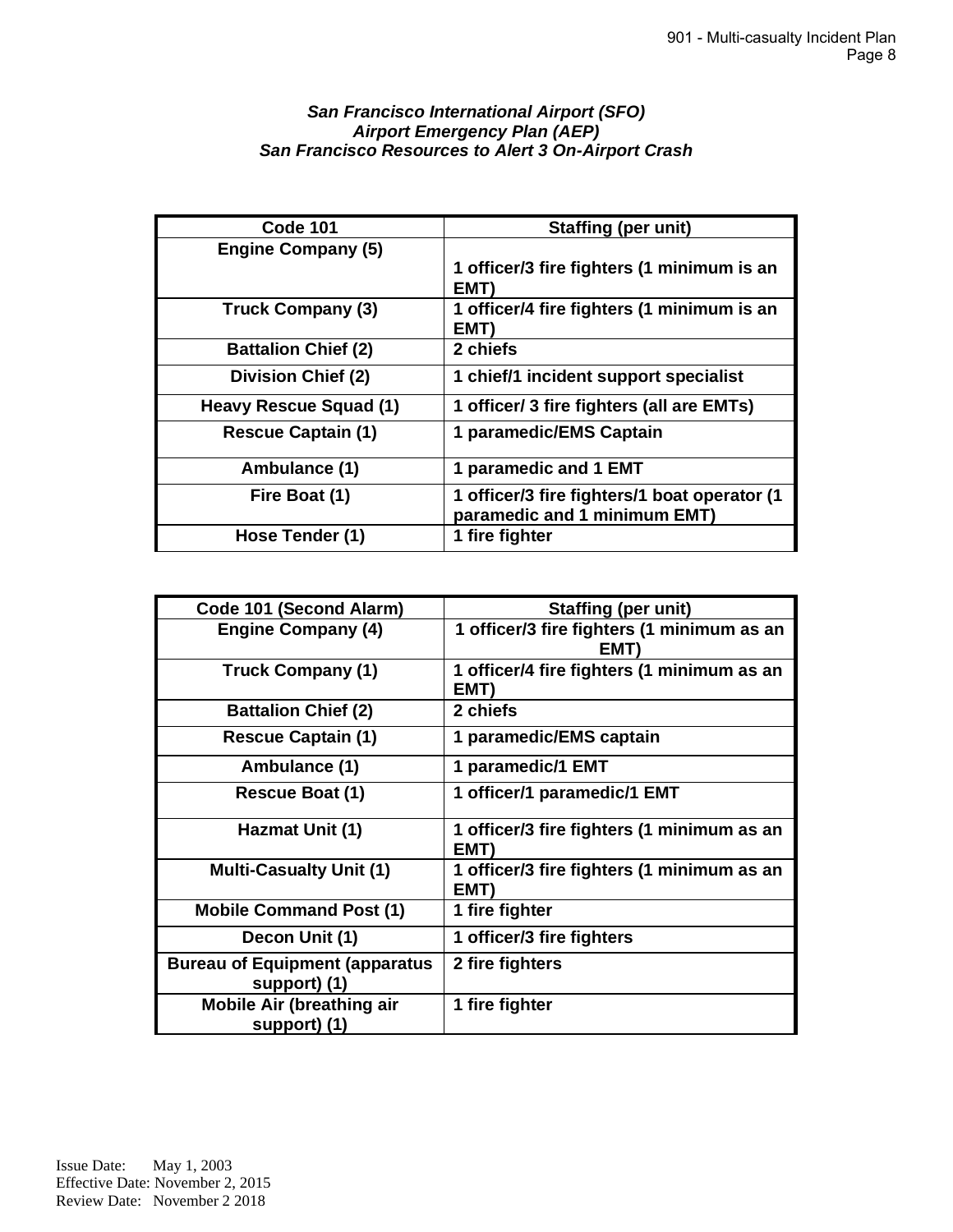#### **ICS POSITIONS BASED ON FIRESCOPE FIELD OPERATIONS GUIDE (FOG) MEDICAL BRANCH DEFINITION**

The Medical Branch structure is designed to provide the Incident Commander with a basic, expandable system to manage a large number of patients during an incident. If incident conditions warrant, Medical Groups may be established under the Medical Branch Director.

The degree of implementation will depend upon the complexity of the incident.

As the complexity of an incident exceeds the capacity of the local medical health resources, additional response capabilities may be provided through provisions of the Public Health and Medical Emergency Operations Manual (EOM) through the Medical Health Operational Area Coordinator (MHOAC).

## **ICS POSITION CHECKLISTS - COMMON RESPONSIBILITIES**

The following is a checklist applicable to all ICS personnel and should be reviewed first: a. Receive assignment from your agency, including:

- 1. Job assignment, e.g., Strike Team designation, overhead position, etc.
- 2. Resource order number and request number
- 3. Reporting location
- 4. Reporting time

5. Any special communications instructions, e.g., travel frequency

b. Upon arrival at the incident, check in at designated Check-in location.

- c. Receive briefing from immediate supervisor.
- d. Don ICS position vest and acquire work materials.
- e. Conduct all tasks in a manner that ensures safety and welfare of you and your coworkers utilizing accepted risk analysis methods.
- f. Organize and brief subordinates.
- g. Know the assigned frequency (ies) for your area of responsibility and ensure that communication equipment is operating properly.
- h. Use clear text and ICS terminology (no codes) in all radio communications. All radio communications to the Incident Communications Center will be addressed: "(Incident Name) Communications," e.g., "Webb Communications".
- i. Complete forms and reports required of the assigned position and send through supervisor to Documentation Unit.
- j. Respond to demobilization orders and brief subordinates regarding demobilization.

## **UNIT LEADER RESPONSIBILITIES**

A number of the Unit Leader responsibilities are common to all units in all parts of the organization. Common responsibilities of Unit Leaders are listed below. These will not be repeated in Unit Leader Position Checklists in subsequent chapters:

- a. Participate in incident planning meetings as required.
- b. Determine current status of unit activities.
- c. Confirm dispatch and estimated time of arrival of staff and supplies.
- d. Assign specific duties to staff and supervise staff.
- e. Develop and implement accountability, safety, security, and risk management measures for personnel and resources.
- f. Supervise demobilization of unit, including storage of supplies.

g. Provide Supply Unit Leader with a list of supplies to be replenished.

Issue Date: May 1, 2003

Effective Date: November 2, 2015 Review Date: November 2 2018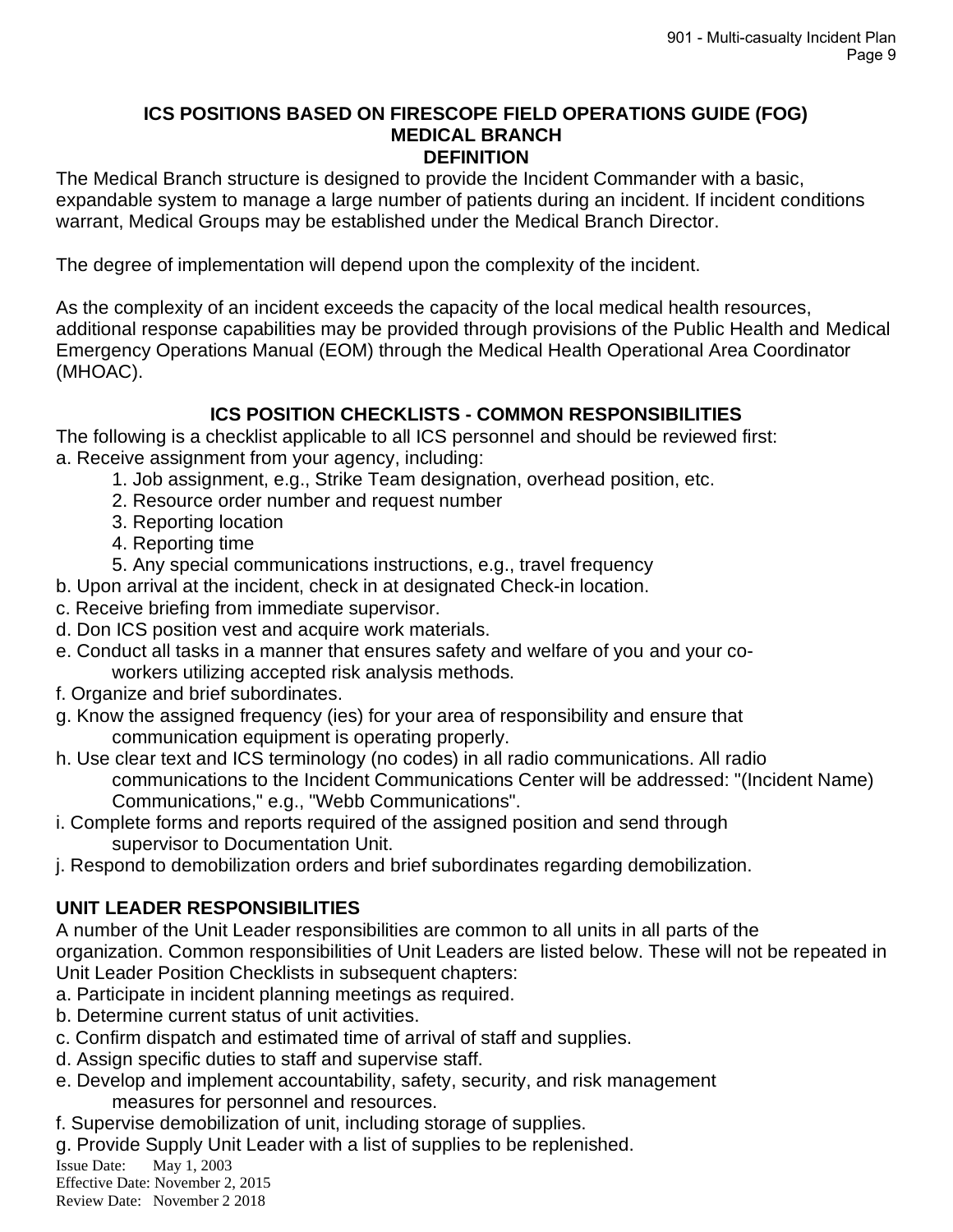## **ICS POSITION CHECKLISTS – ICS POSITIONS**

**MEDICAL BRANCH DIRECTOR** - The Medical Branch Director is responsible for the implementation of the Incident Action Plan within the Medical Branch. The Branch Director reports to the Operations Section Chief and supervises the Medical Group(s) and the Patient Transportation function (Unit or Group). Patient Transportation may be upgraded from a Unit to a Group based on the size and complexity of the incident:

- a. Review Common Responsibilities (Page 9).
- b. Review Group Assignments for effectiveness of current operations and modify as needed.
- c. Provide input to Operations Section Chief for the Incident Action Plan.
- d. Supervise Branch activities and confer with Safety Officer to assure safety of all personnel using effective risk analysis and management techniques.
- e. Report to Operations Section Chief on Branch activities.

**MEDICAL GROUP SUPERVISOR** - The Medical Group Supervisor reports to the Medical Branch Director and supervises the Triage Unit Leader, Treatment Unit Leader, Patient Transportation Unit Leader and Medical Supply Coordinator. The Medical Group Supervisor establishes command and controls the activities within a Medical Group:

- a. Review Common Responsibilities (Page 9).
- b. Participate in Medical Branch/Operations Section planning activities.
- c. Establish Medical Group with assigned personnel, request additional personnel and resources sufficient to handle the magnitude of the incident.
- d. Designate Unit Leaders and Treatment Area locations as appropriate.
- e. Isolate Morgue and Minor Treatment Area from Immediate and Delayed Treatment Areas.
- f. Request law enforcement for security, traffic control and access for the Medical Group areas.
- g. Determine amount and types of additional medical resources and supplies needed to handle the magnitude of the incident (medical caches, backboards, litters, and cots).
- h. Ensure activation or notification of appropriate hospital or other coordinating facility/agency including the EMS Agency.
- i. Coordinate with assisting agencies such as law enforcement, Coroner, Public Health and private ambulance companies. Law enforcement/Coroner shall have responsibility for crime scene and decedent management.
- j. Coordinate with agencies such as Red Cross and utilities.
- k. Ensure adequate patient decontamination and proper notifications are made (if applicable).
- l. Consider responder rehabilitation.

**TRIAGE UNIT LEADER** - The Triage Unit Leader (MCTL) reports to the Medical Group Supervisor and supervises triage personnel/litter bearers and the Morgue Manager. The Triage Unit Leader assumes responsibility for providing triage management and movement of patients from the Triage Area. When triage has been completed and all the patients have been moved to the treatment areas, the Triage Unit Leader may be reassigned as needed:

- a. Review Common Responsibilities (Page 9).
- b. Review Unit Leader Responsibilities (Page 9).
- c. Develop organization sufficient to handle assignment.
- d. Inform Medical Group Supervisor of resource needs.
- e. Implement triage process.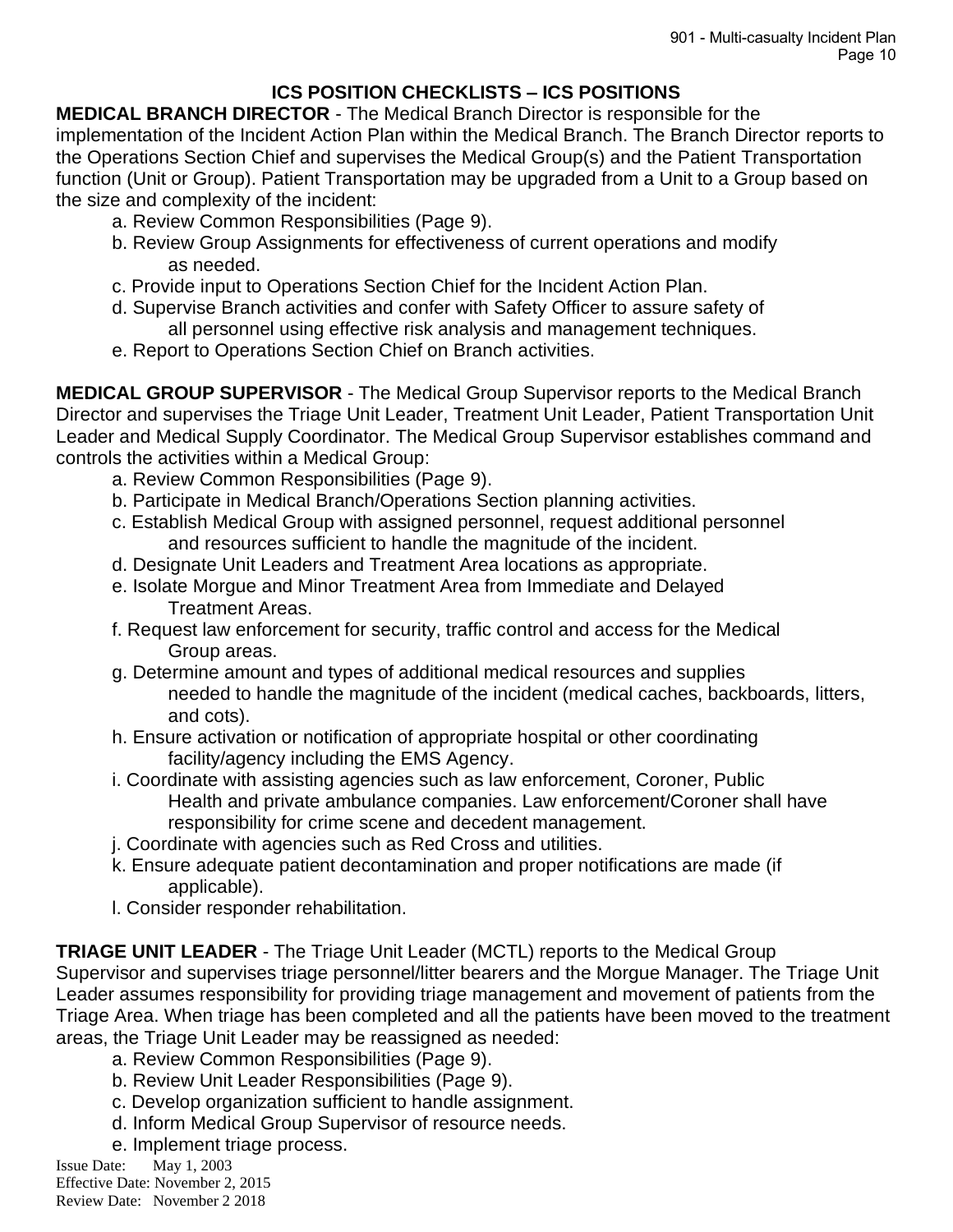- f. Coordinate movement of patients from the Triage Area to the appropriate Treatment Area.
- g. Ensure adequate patient decontamination and proper notifications are made (if applicable).
- h. Assign resources as triage personnel/litter bearers.
- i. Give periodic status reports to Medical Group Supervisor.
- j. Maintain security and control of the Triage Area.
- k. Establish a temporary Morgue Area in coordination with law enforcement/Coroner if necessary.

**MORGUE MANAGER** - The Morgue Manager (MCMM) reports to the Triage Unit Leader and assumes responsibility for Morgue Area. Coordinates the handling of decedents with law enforcement and Coroner:

- a. Review Common Responsibilities (Page 9).
- b. Assess resource/supply needs and order as needed.
- c. Coordinate all Morgue Area activities with investigative authorities.
- d. Keep area off limits to all but authorized personnel.
- e. Keep identity of deceased persons confidential.
- f. Maintain appropriate records.

**TREATMENT UNIT LEADER** - The Treatment Unit Leader (MCUL) reports to the Medical Group Supervisor and supervises Treatment Area Managers and the Patient Loading Coordinator. The Treatment Unit Leader assumes responsibility for treatment, preparation for transport, and the movement of patients to loading location(s):

- a. Review Common Responsibilities (Page 9).
- b. Review Unit Leader Responsibilities (Page 9).
- c. Develop organization sufficient to handle assignment.
- d. Direct and supervise Immediate, Delayed, and Minor Treatment Areas and Patient Loading Coordinator.
- e. Ensure adequate patient decontamination and that proper notifications are made (if applicable).
- f. Ensure continued assessment of patients and re-assess/re-locate as necessary throughout Treatment Areas.
- g. Coordinate movement of patients from Triage Area to Treatment Areas with Triage Unit Leader.
- h. Assign incident personnel to be treatment personnel/litter bearers.
- i. Request sufficient medical caches and supplies including DMSU or support trailers.
- j. Establish communications and coordination with Patient Transportation Unit Leader.
- k. Responsible for the movement of patients to ambulance loading areas.
- l. Give periodic status reports to Medical Group Supervisor.

**PATIENT LOADING COORDINATOR** – The Patient Loading Coordinator reports to the

Treatment Unit Leader and is responsible for coordinating with the Patient Transportation Unit Leader

- (or Group Supervisor if established), the transportation of patients out of the Treatment Areas:
	- a. Review Common Responsibilities (Page 9).
	- b. Establish communications with the Immediate, Delayed, and Minor Treatment Managers.
	- c. Establish communications with the Patient Transportation Unit Leader.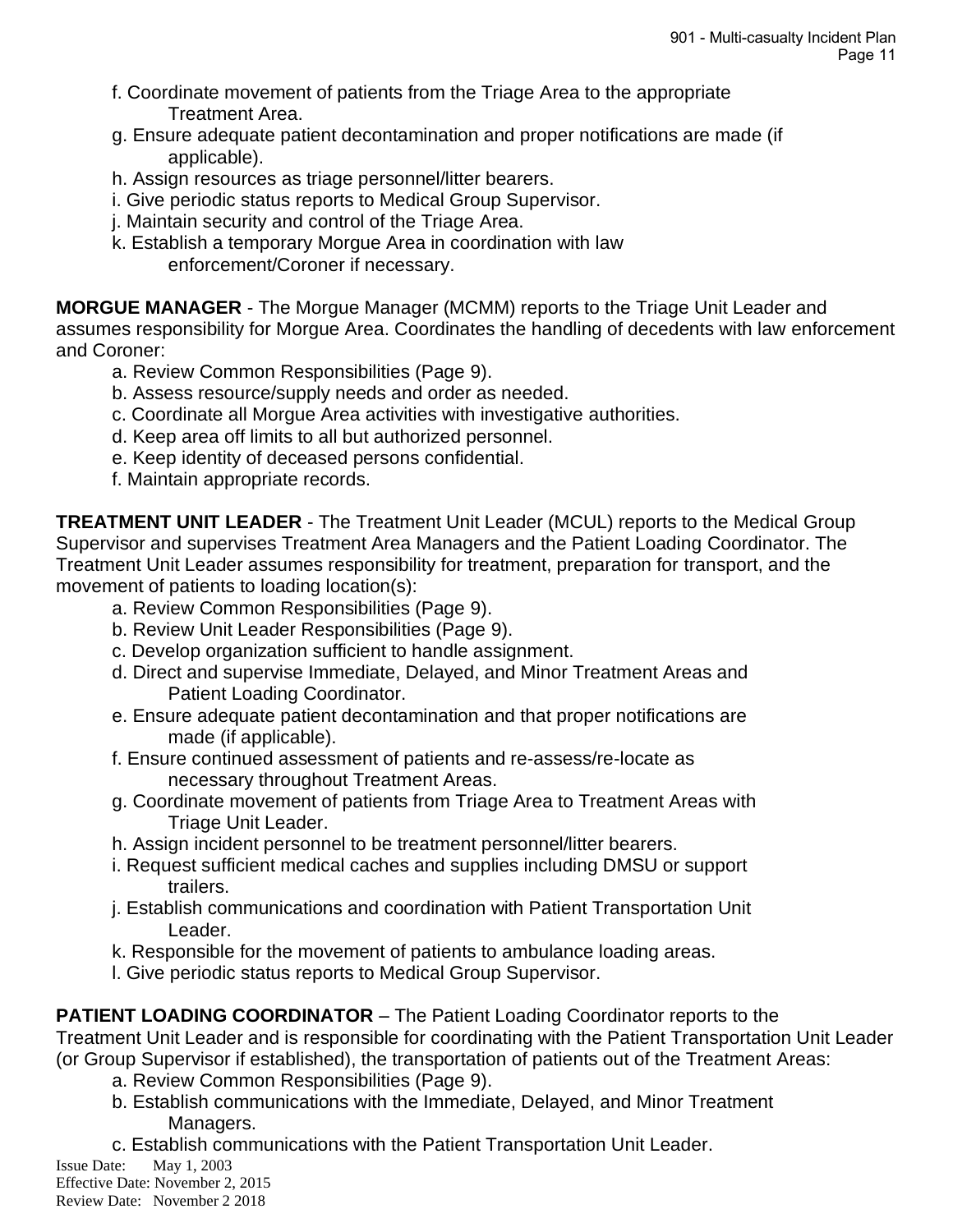- d. Verify that patients are prioritized for transportation.
- e. Advise Medical Communications Coordinator of patient readiness and priority for transport.
- f. Coordinate transportation of patients with Medical Communications Coordinator.
- g. Ensure that appropriate patient tracking information is recorded.
- h. Coordinate ambulance loading with the Treatment Managers and ambulance personnel.

**IMMEDIATE TREATMENTAREA MANAGER** - The Immediate Treatment Area Manager (MCIM) reports to the Treatment Unit Leader and is responsible for treatment and re-triage of patients assigned to Immediate Treatment Area:

- a. Review Common Responsibilities (Page 9).
- b. Assign treatment personnel to patients.
- c. Provide assessment of patients and re-assess/re-locate as necessary.
- d. Ensure appropriate level of treatment is provided to patients.
- e. Ensure that patients are prioritized for transportation.
- f. Coordinate transportation of patients with Patient Loading Coordinator.
- g. Notify Patient Loading Coordinator of patient readiness and priority for transportation.
- h. Ensure that appropriate patient information is recorded.

**DELAYED TREATMENT AREA MANAGER** - The Delayed Treatment Area Manager (MCDM) reports to the Treatment Unit Leader and is responsible for treatment and re-triage of patients assigned to Delayed Treatment Area:

- a. Review Common Responsibilities (Page 9).
- b. Assign treatment personnel to patients.
- c. Provide assessment of patients and re-assess/relocate as necessary.
- d. Ensure appropriate level of treatment is provided to patients.
- e. Ensure that patients are prioritized for transportation.
- f. Coordinate transportation of patients with Patient Loading Coordinator.
- g. Notify Patient Loading Coordinator of patient readiness and priority for transportation.
- h. Ensure that appropriate patient information is recorded.

**MINOR TREATMENT AREA MANAGER** - The Minor Treatment Area Manager (MCMT) reports to the Treatment Unit Leader and is responsible for treatment and re-triage of patients assigned to Minor Treatment Area:

- a. Review Common Responsibilities (Page 9).
- b. Assign treatment personnel to patients.
- c. Provide assessment of patients and re-assess/relocate as necessary.
- d. Ensure appropriate level of treatment is provided to patients.
- e. Ensure that patients are prioritized for transportation.
- f. Coordinate transportation of patients with Patient Loading Coordinator.
- g. Notify Patient Loading Coordinator of patient readiness and priority for transportation.
- h. Ensure that appropriate patient information is recorded.

Issue Date: May 1, 2003 Effective Date: November 2, 2015 Review Date: November 2 2018 **PATIENT TRANSPORTATION UNIT LEADER** - The Patient Transportation Unit Leader reports to the Medical Group Supervisor and supervises the Medical Communications Coordinator and the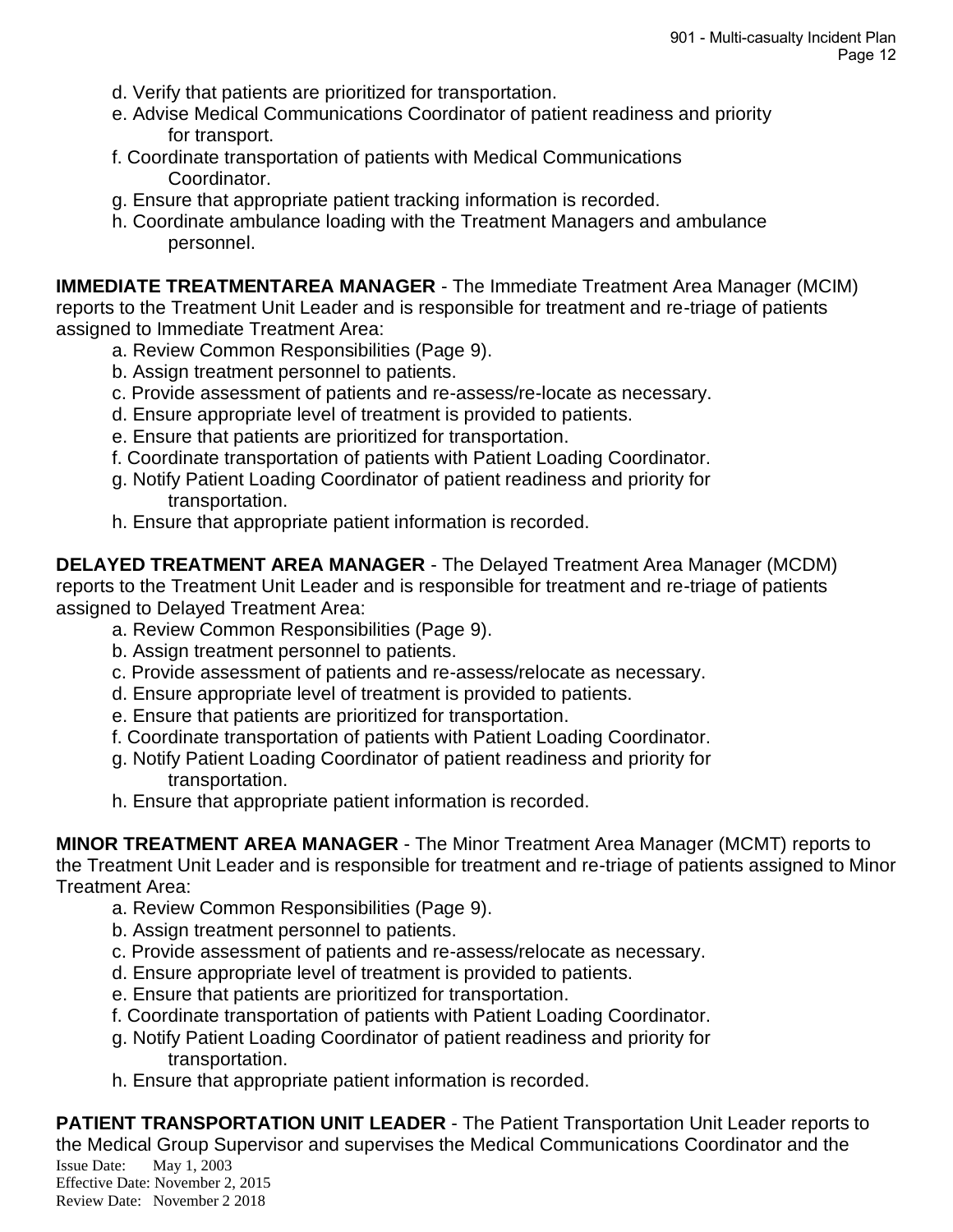Ambulance Coordinator. The Patient Transportation Unit Leader is responsible for the coordination of patient transportation and maintenance of records relating to the patient's identification, condition, and destination. The Patient Transportation function may be initially established as a Unit and upgraded to a Group based on incident size or complexity:

- a. Review Common Responsibilities (Page 9).
- b. Review Unit Leader Responsibilities (Page 9).
- c. Ensure the establishment of communications with the appropriate hospital or other coordinating facility/agency.
- d. Designate Ambulance Staging Area(s).
- e. Direct the off-incident transportation of patients as determined by The Medical Communications Coordinator.
- f. Ensure that patient information and destinations are recorded.
- g. Establish communications with the Ambulance Coordinator and the Helispot Manager.
- h. Request additional medical transportation resources (air/ground) as required.
- i. Notify the Ambulance Coordinator of ambulance requests.
- j. Coordinate the establishment of the Helispot(s) with the Medical Group Supervisor and the Helispot Manager.

**MEDICAL COMMUNICATIONS COORDINATOR** - The Medical Communications Coordinator (MCCC) reports to the Patient Transportation Unit Leader, and establishes communications with the appropriate hospital or other coordinating facility/agency to maintain status of available hospital beds to ensure proper patient destination.

- a. Review Common Responsibilities (Page 9).
- b. Establish communications with the appropriate hospital or other coordinating facility/agency. Provide pertinent incident information and periodic updates.
- c. Determine and maintain current status of hospital/medical facility availability and capability.
- d. Receive basic patient information and condition from Treatment Area Managers and/or Patient Loading Coordinator.
- e. Coordinate patient destination with the appropriate hospital or other coordinating facility/agency.
- f. Communicate patient transportation needs to Ambulance Coordinator based on requests from the Treatment Area Managers and/or Patient Loading Coordinator.
- g. Communicate air transportation needs to the Ambulance Coordinator based on requests from the Treatment Area Managers and/or Patient Loading Coordinator.

**AMBULANCE COORDINATOR** - The Ambulance Coordinator reports to the Patient

Transportation Unit Leader, manages the Ambulance Staging Area(s), and dispatches ambulances as requested:

- a. Review Common Responsibilities (Page 9).
- b. Establish appropriate Staging Area for ambulances.
- c. Establish routes of travel for ambulances for incident operations.
- d. Establish and maintain communications with the Helispot Manager regarding air transportation assignments.
- e. Establish and maintain communications with the Medical Communications Coordinator and Patient Loading Coordinator.
- f. Provide ambulances upon request from the Medical Communications Coordinator.
- g. Ensure that necessary equipment is available in the ambulance for patient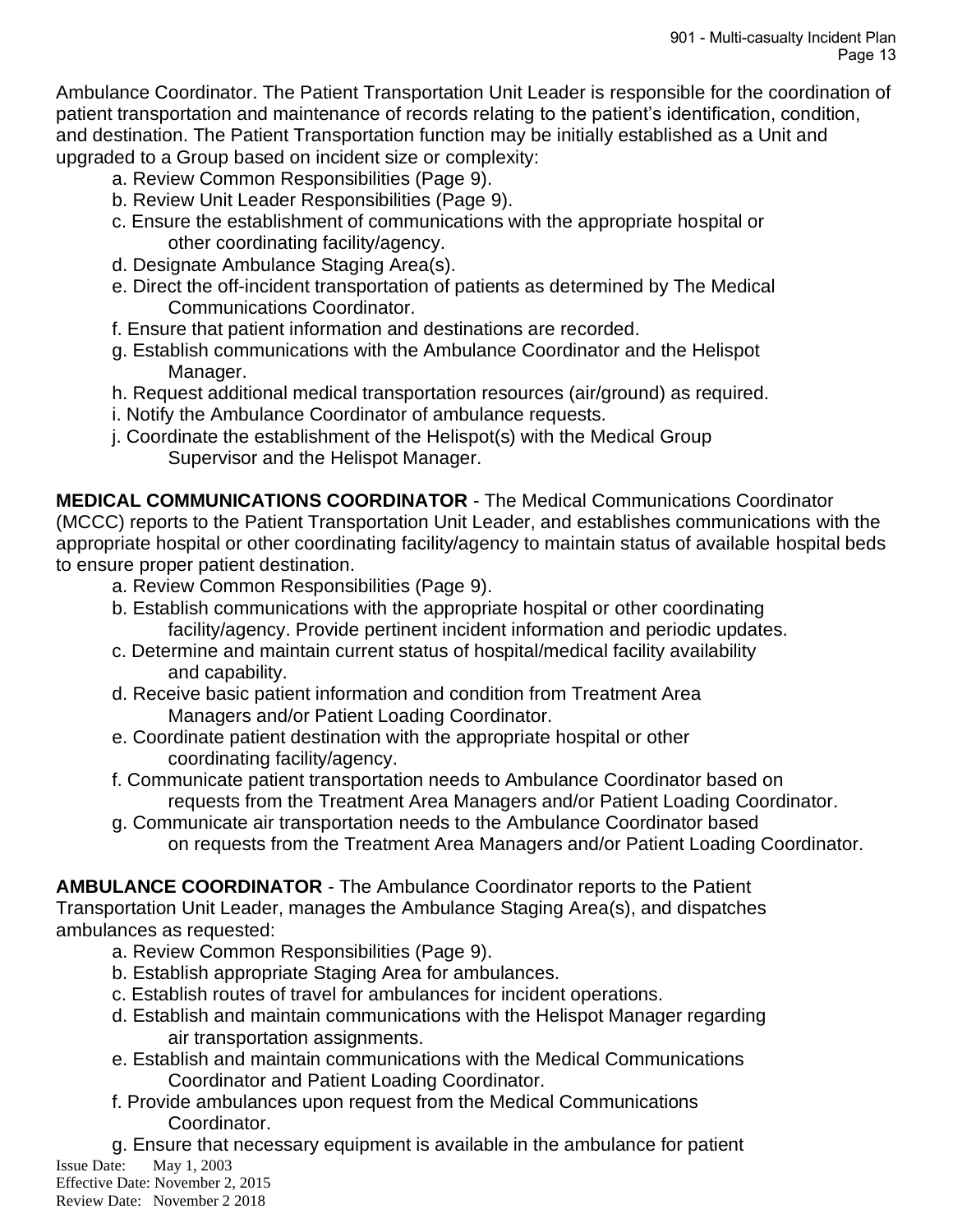needs during transportation.

- h. Establish contact with ambulance providers at the scene.
- i. Request additional ground transportation resources as appropriate.
- j. Consider the use of alternate transportation resources such as buses or vans based on local policy.
- k. Provide an inventory of medical supplies available at Ambulance Staging Area for use at the scene.

**MEDICAL SUPPLY COORDINATOR** -The Medical Supply Coordinator reports to the Medical Group Supervisor and acquires and maintains control of appropriate medical equipment and supplies from units assigned to the Medical Group:

- a. Review Common Responsibilities (Page 9).
- b. Acquire, distribute and maintain status of medical equipment and supplies within the Medical Group.\*
- c. Request additional medical supplies.\*
- d. Distribute medical supplies to Treatment and Triage Units.
- e. Consider the utilization of a Disaster Medical Support Unit (DMSU) or incident support trailers.
- \* If the Logistics Section were established, this position would coordinate with the Logistics Section Chief or Supply Unit Leader.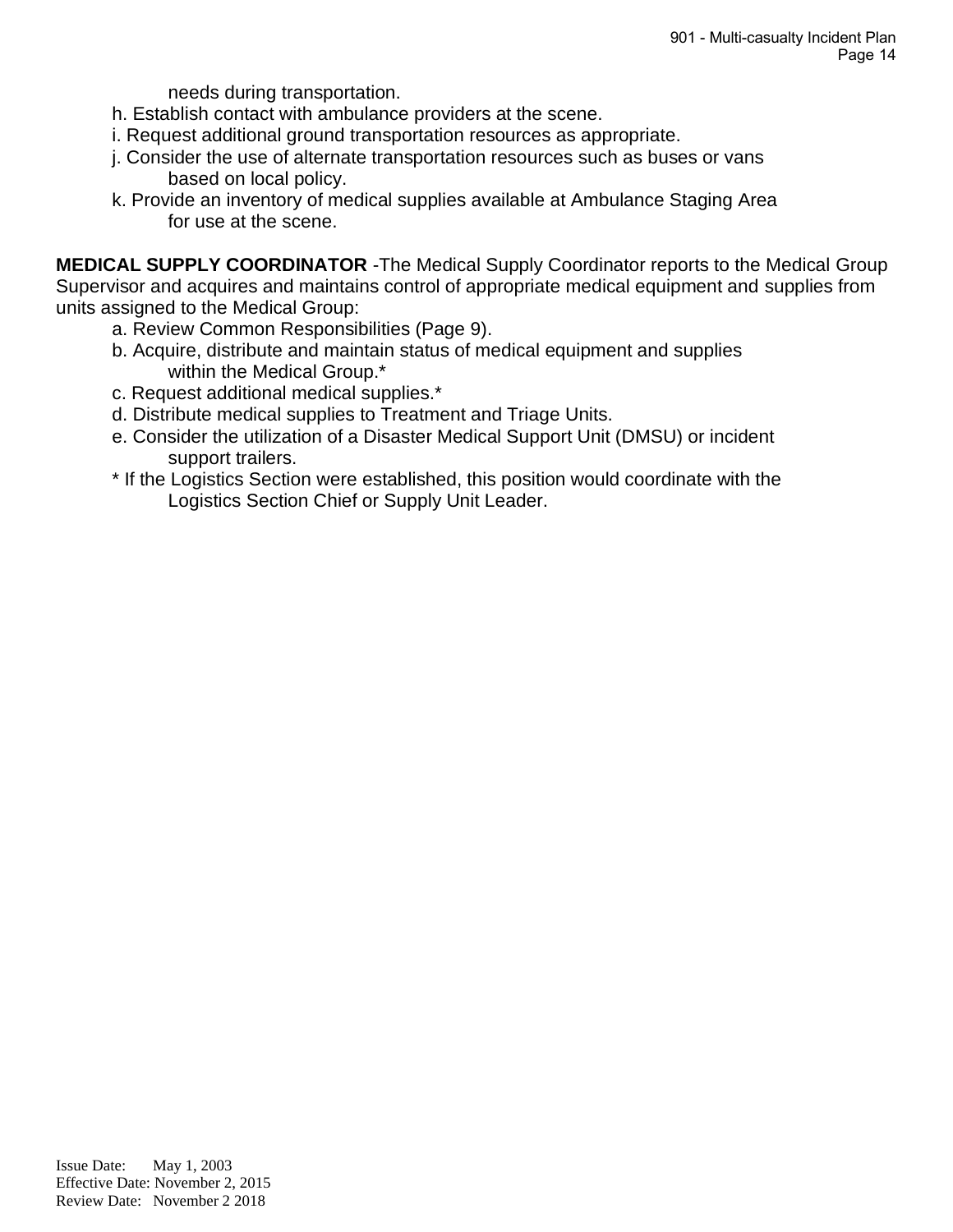## **GLOSSARY**

- **Alternate Transport Vehicle (ATV)** ATVs are rescue/transport vehicles that may be used for patient transportation during disasters and emergencies.
- **Ambulance Strike Team (AST)** A team of five properly staffed and equipped ambulances of the same capabilities, one Disaster Medical Supply Unit (DMSU), and one team leader with a vehicle, all with like communications equipment.
- **Command Talk Group Usage** When assigned, utilization of a Command Talk Group (e.g., MCI 1) includes, but is not limited to, communications between PSC and responding units, resource assignment while en route, initial size-up, establishing ICS positions, communications between PSC and the incident, communications between Staging and the Transportation Unit Leader and on-scene communications when no Tactical Talk Group has been assigned.
- **Critical Incident Stress Management Team (CISM)** The CISM is the peer-based county response team that is available to assist responders (police, fire, ambulance, dispatchers, etc.) with the emotional aspects following a significant event.
- **Disaster Medical Supply Unit (MSU 137)** A supply truck loaded with medical equipment and supplies, comprehensive communications capabilities and provisions to support an Ambulance Strike Team for up to 72 hours.
- **Dispatch Talk Group Usage** Utilization of the EMS Dispatch Talk Group (e.g., Red) includes, but is not limited to, resource deployment, incident assignment, communications to and from a single resource incident and communications with multiple resources to an incident with no Command Talk Group assigned.
- **Emergency Medical Services Authority (EMSA)** The EMS Authority is charged with providing leadership in developing and implementing EMS systems throughout California and setting standards for the training and scope of practice of various levels of EMS personnel. The EMS Authority also has responsibility for promoting disaster medical preparedness throughout the state, and, when required, coordinating and supporting the state's medical response to major disasters.
- **Emergency Operations Manual (EOM)** The EOM is the California Public Health and Medical disaster manual developed to strengthen coordination within the Public Health and Medical System during unusual events and emergencies that have public health or medical impact. The EOM describes basic roles and activities within the Public Health and Medical System and coordination with the emergency management structure at all levels of California's Standardized Emergency Management System (SEMS).

#### **EMSystem** – EMSystem is a web based system used by San Mateo

County to monitor real-time hospital emergency department status, and real-time bed availability during emergencies and disasters including the Hospital Available Beds for Emergencies and Disasters (HAvBED).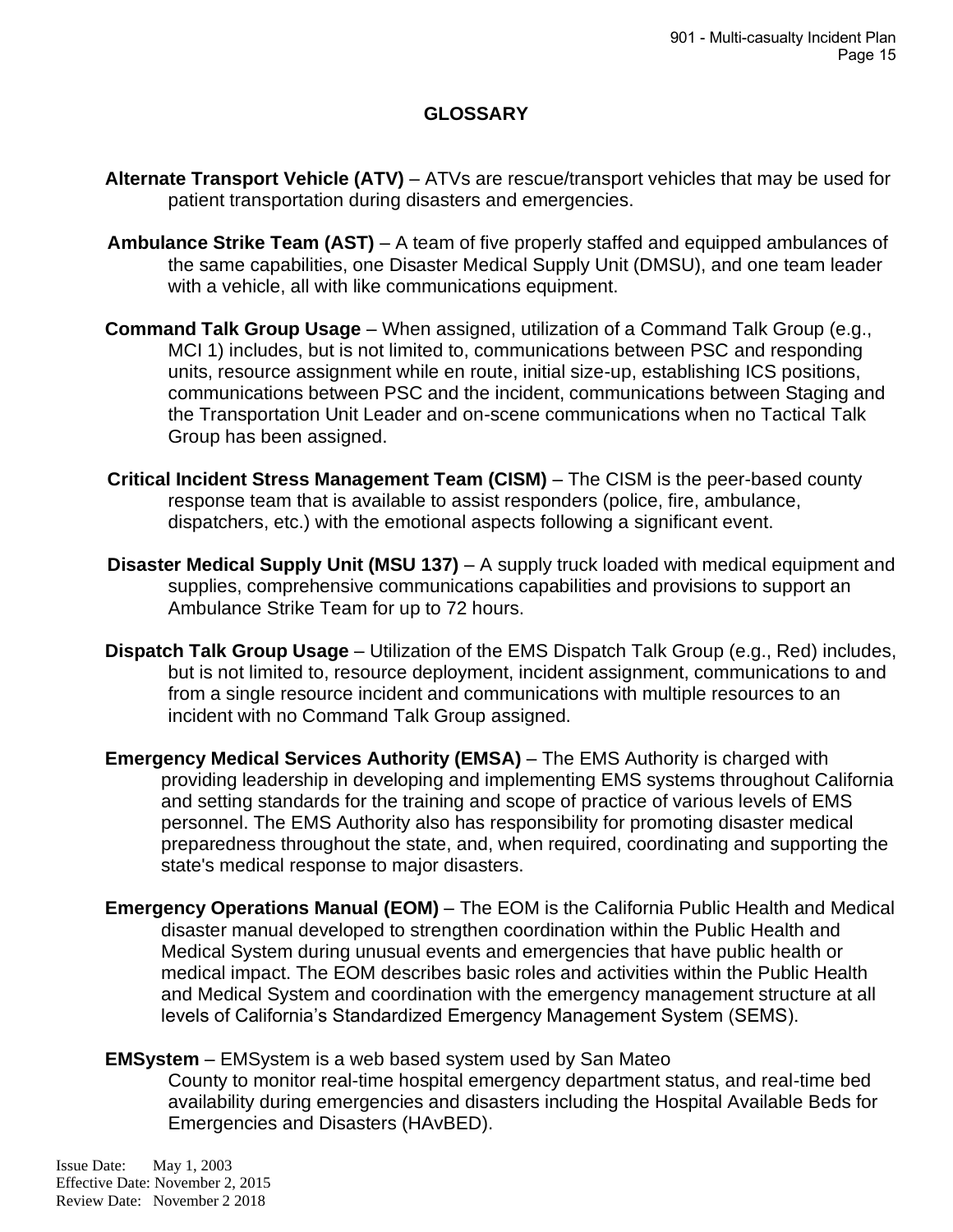- **Hospital Talk Group** The Hospital Talk Group is a dedicated channel on the County's 700 MHz digital trunked radio system for all hospitals to communicate with one another, EMS, dispatch and/or other EMS first responders.
- **Incident Command System (ICS)** ICS is defined as the combination of facilities, equipment, personnel, procedures, and communications operating within a common organizational structure with responsibility for the management of assigned resources to effectively accomplish stated objectives pertaining to the incident. See glossary of terms for detailed definitions of all ICS positions.
- **Incident Dispatch Team (IDT)** The Incident Dispatch Team is a unit of San Mateo County Public Safety Communications. It consists of an IDT Director and qualified dispatchers who have received specialized training to perform communications and resource status support at the scene of a fire or fire related incident. The IDT responds automatically as a pre-designated resource within San Mateo County, or outside the county as requested by the state Office of Emergency Services Fire and Rescue Mutual Aid System.
- **JumpSTART Triage** A system that allows field care personnel to triage pediatric patients aged 1-8 years into one of four categories: Immediate, Delayed, Minor and Deceased (see attached JUMPSTART flowchart).
- **Medical Mutual Aid** the need for additional medical resources outside the county the latter needing approval from the EMS On Call and/or MHOAC per policy
- **MCI Alarm Plan/MCI Ambulance Plan** San Mateo County EMS plan establishing levels of response based on required resources to a MCI through the proper implementation of the Incident Command System. The plan allocates pre-determined medical resources to the scene of a confirmed MCI.
- **Multi-Casualty Incident (MCI)** An incident in which the combination of numbers of injured personnel and type of injuries go beyond the capability of an emergency service's normal first response.
- **National Disaster Management System** NDMS is a system of Federal and non-Federal medical resources combined into a unified response to meet natural and man-made disaster needs, as well as support patient treatment requirements from military contingencies. The NDMS is an interagency partnership between the Department of Health and Human Services, the Department of Homeland Security, the Department of Defense and the Department of Veteran's Affairs and is based on the 2005 Memorandum of Agreement (MOA) between these agencies.
- **National Incident Management System (NIMS)** The National Incident Management System (NIMS) is a system used in the United States to coordinate emergency preparedness and incident management among various federal, state, and local agencies.
- **Public Safety Communications (PSC)** San Mateo County Public Safety Communications (PSC) is a central dispatch center providing dispatching services for 9-1-1 or emergency lines for fire, police or emergency medical assistance and supports emergency service providers who respond to the public's calls for help.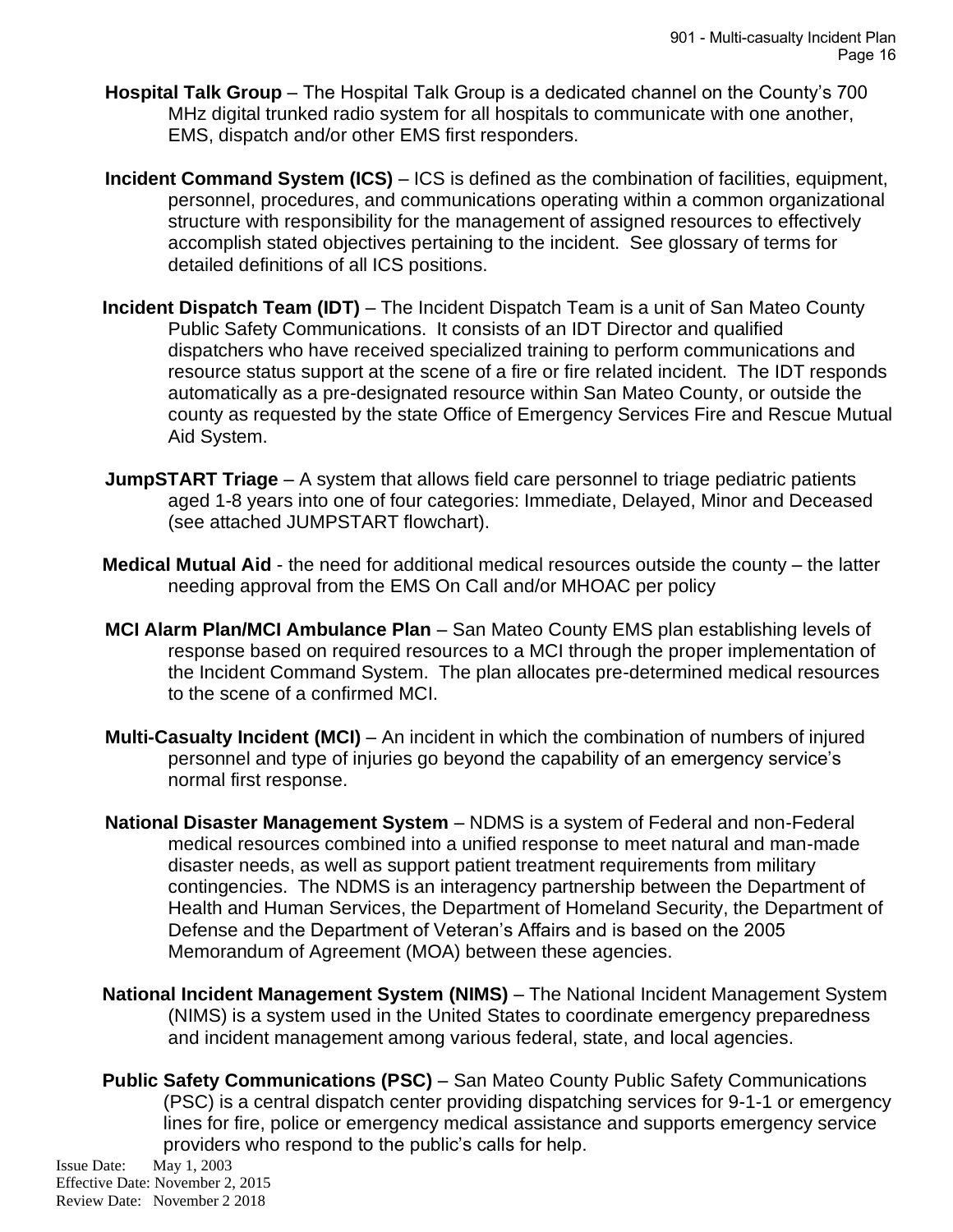**SacComm** – AMR's regional dispatch center for non-emergency BLS and CCT Services.

- **Single Point Resource Ordering** Ordering of all resources for an event goes through one entity where every order must first be approved by the Incident Commander.
- **Special Operations Unit (SOU)** The SOU is a tactical team of EMT-Ps and EMTs specially trained in large scale MCIs as well as other large scale disasters and/or significant events including, but not limited to, greater alarm fire requirements for evacuations; hazardous material incidents; water rescue support operations; active shooter incidents; etc.
- **Standardized Emergency Management System (SEMS)** The system required by Government Code section 8607(a) for managing response to multi-agency and multijurisdictional emergencies in California. It is designed to provide standard terminology, operational concepts, mutual aid procedures and common communications at the state and local level.
- **START Triage** Acronym for Simple Triage and Rapid Treatment that is a system that allows field care personnel to triage adult patients into one of four categories: Immediate, Delayed, Minor and Deceased (see attached START flowchart).
- **Supplemental Transport Resources (STAR) Car** A fully stocked ambulance staged at predetermined location(s) throughout the County that can be utilized when needed per policy.
- **Tactical Talk Group Usage** When assigned, utilization of a Tactical Talk Group (e.g., MCI 2, Yellow), includes, but is not limited to, incident communications not defined in Command Talk Group usage. Units assigned to the incident shall switch to the Tactical Talk Group as they approach the scene (i.e., one block away).
- **Triage Tags** Printed tags first responders and medical personnel use during an MCI to classify the severity of patients' conditions.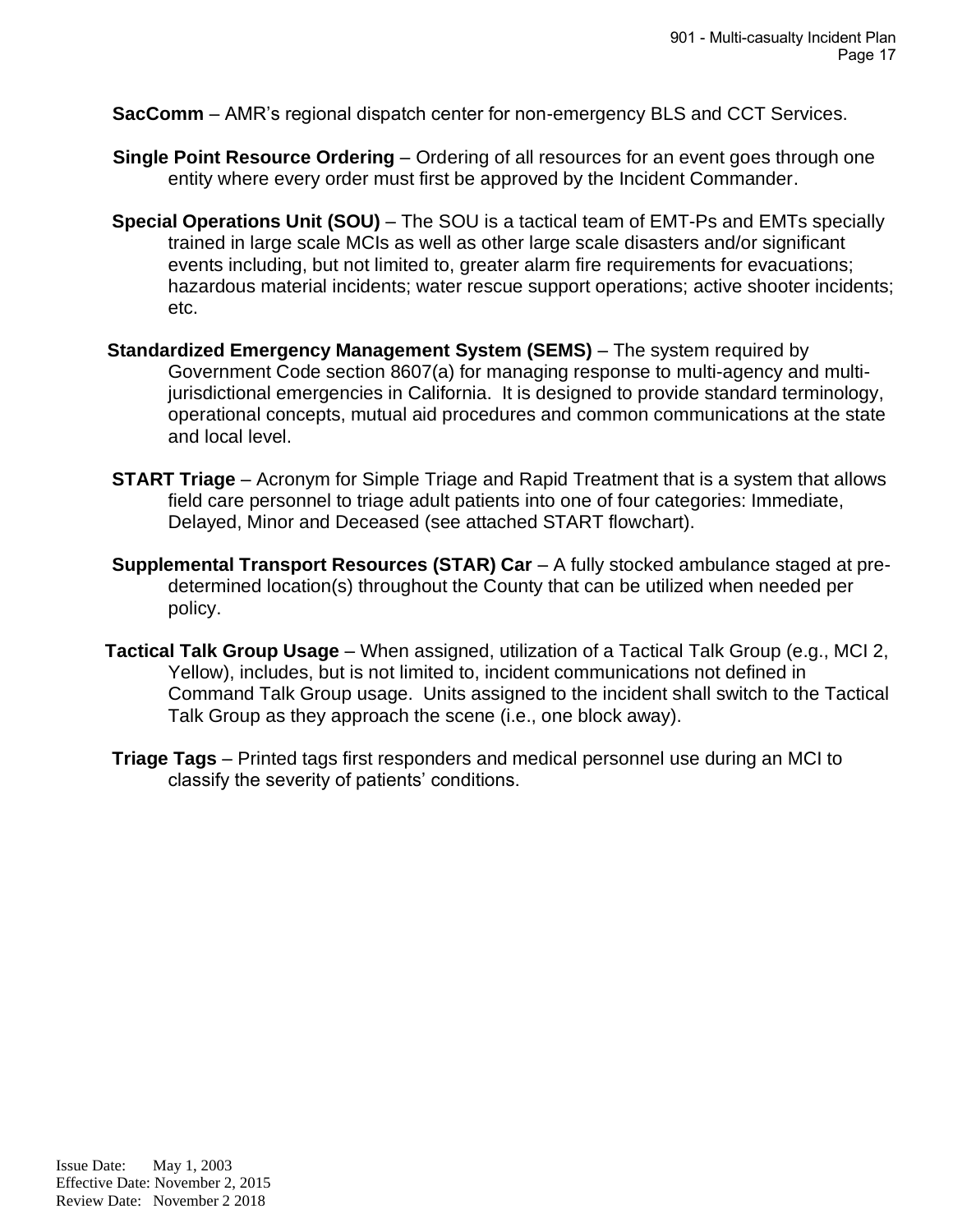## **MEDICAL GROUP DIAGRAM**

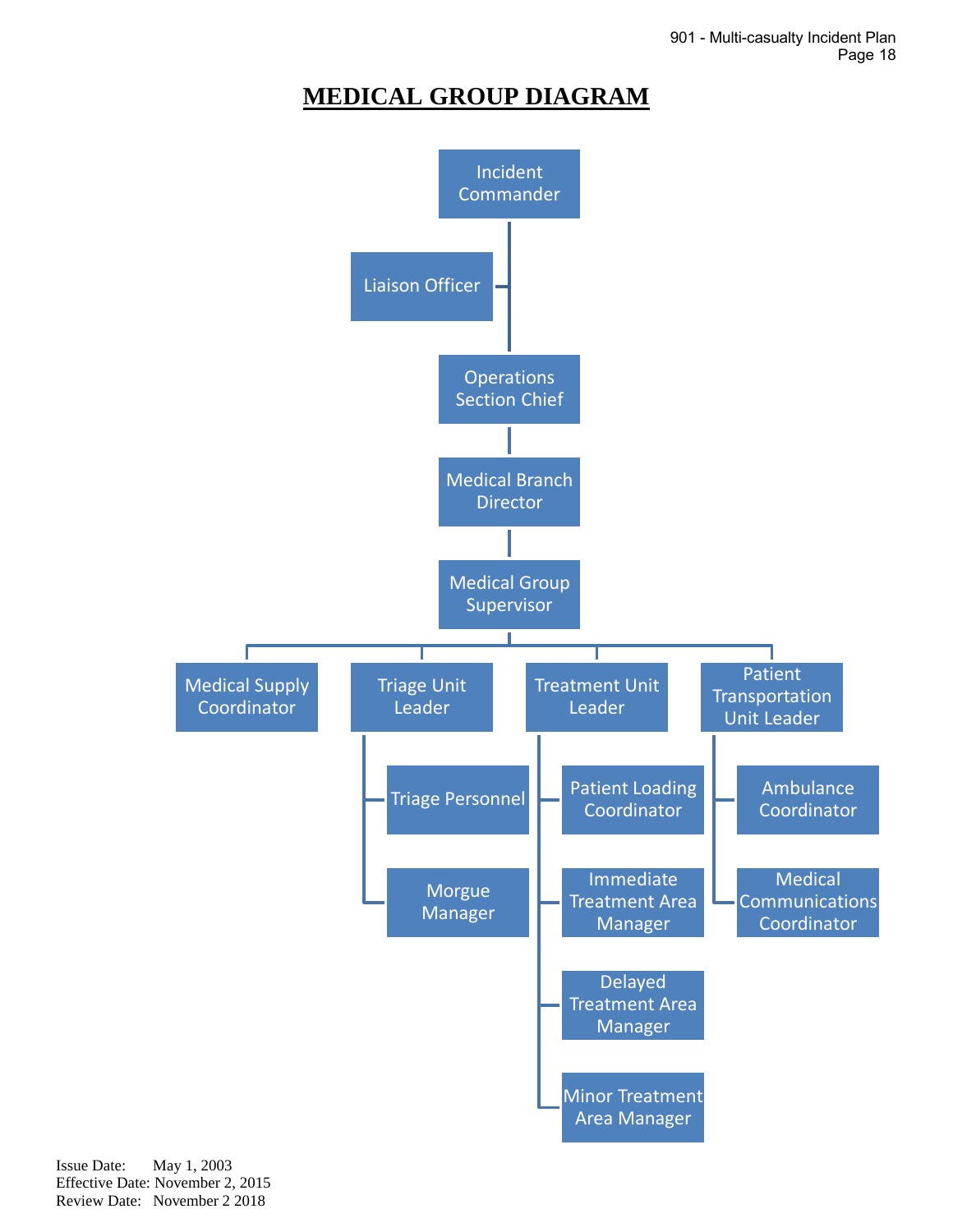# **SAN MATEO COUNTY<br>START TRIAGE**

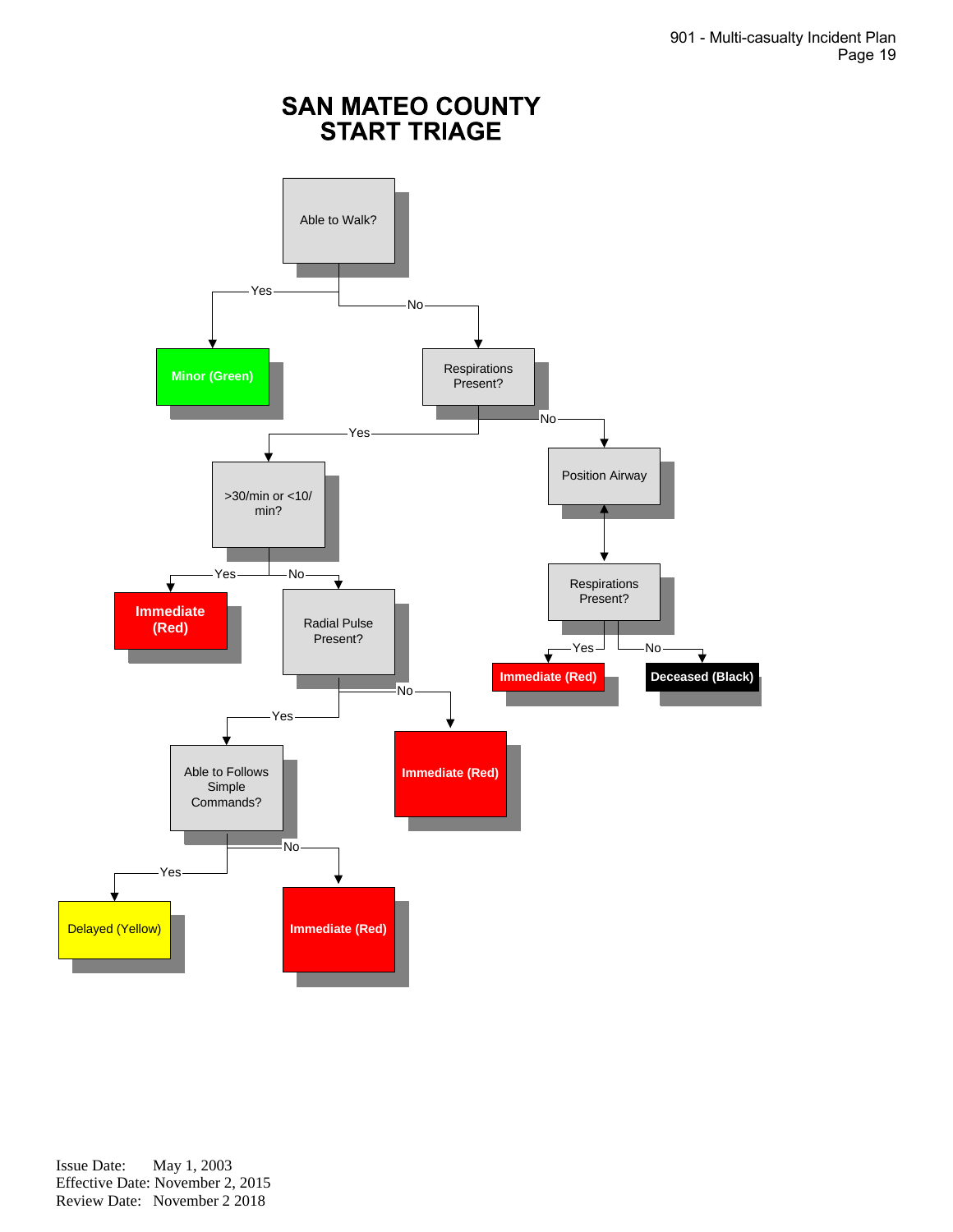